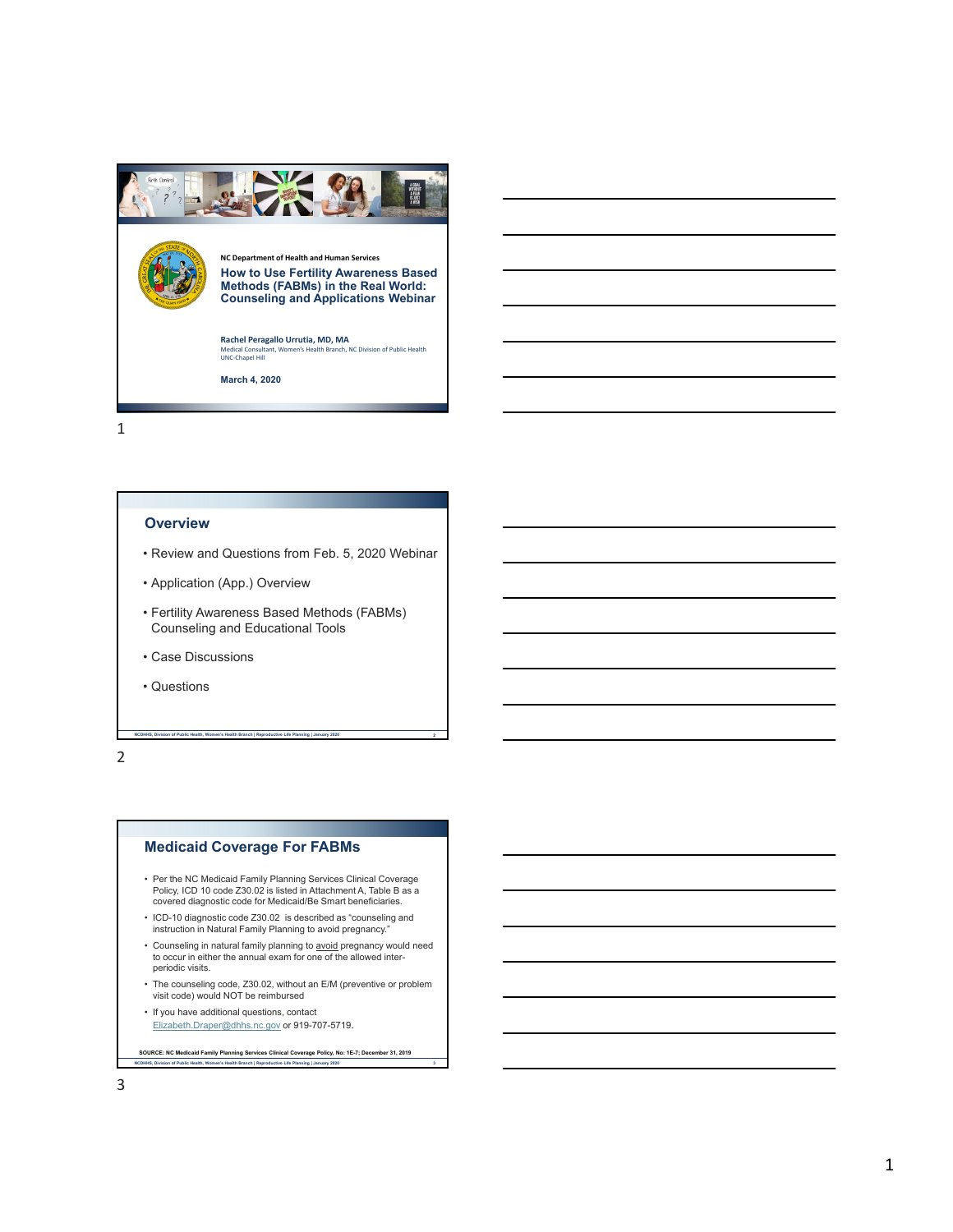



#### **Internet Applications Advertised as Related to Fertility Awareness**

- **Hundreds of apps related to "fertility awareness"**
- **Vague and confusing advertising**
	- − *Have difficulty in remembering your period dates? Want reminders on your upcoming period? Are you confused by PMS symptoms? Want to use natural birth control for better sexual experience? With \*\*\*\* fertility tracker, it's easy to keep track of your menstrual cycle.*
	- − *\*\*\*\* can also be used beyond ovulation tracking and charting for natural birth control and trying to get pregnant*

**NCDHHS, Division of Public Health, Women's Health Branch | Reproductive Life Planning | January 2020 5**

5

#### **Internet Applications Advertised as Related to Fertility Awareness (continued)**

- **Vague and confusing advertising**
	- − *The most sophisticated, accurate and comprehensive analysis of your fertility signs.*
	- − *Note: \*\*\*\*app should not be used as a contraceptive*  (found at the very bottom of the app description)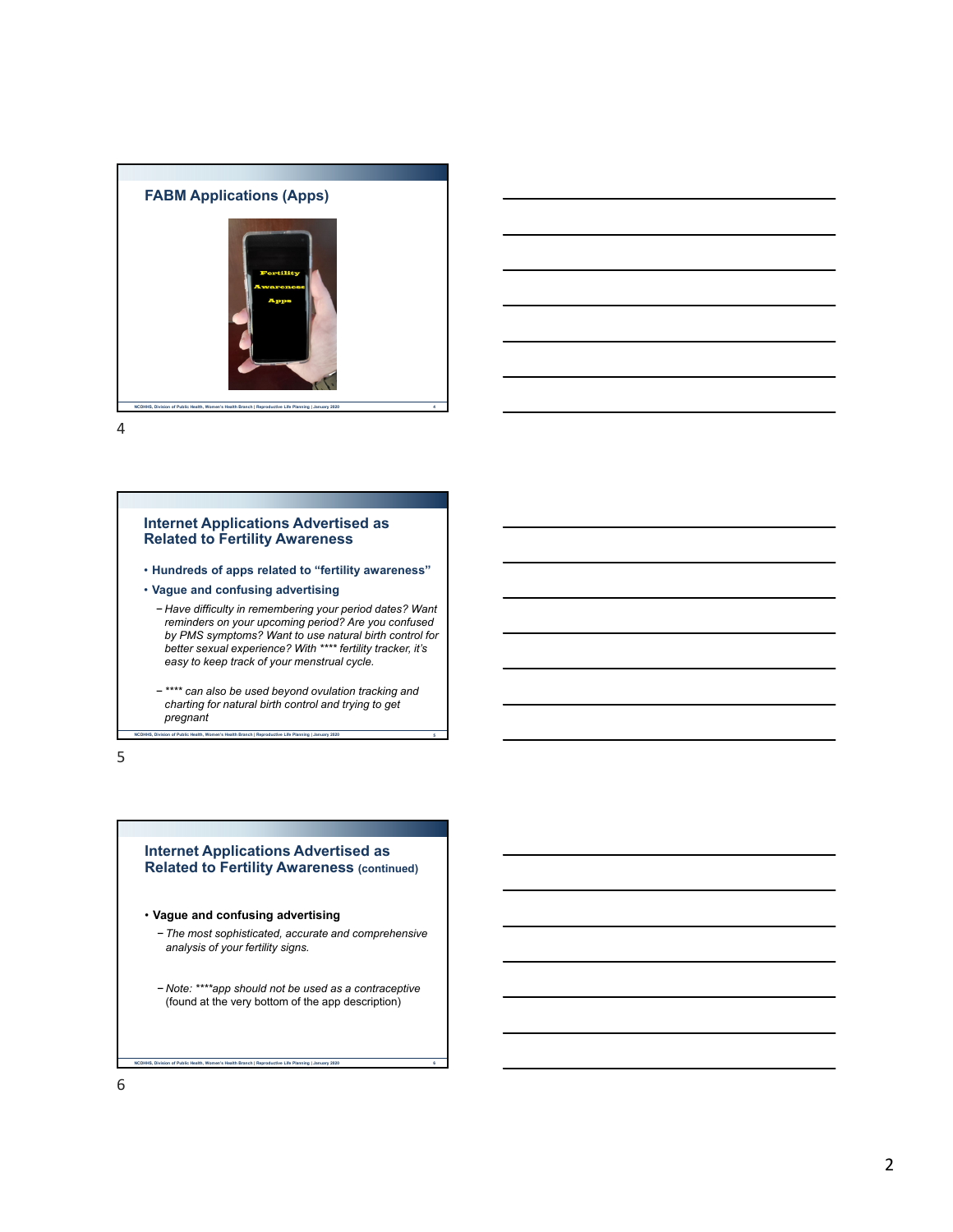| <b>FABM</b> category                             | <b>Examples of FABM methods</b>                                                                  |
|--------------------------------------------------|--------------------------------------------------------------------------------------------------|
| Calendar-based<br>(menstrual cycle)              | Dynamic Optimal Timing, Rhythm Method,<br><b>Standard Days Method, many "Period</b><br>trackers" |
| Cervical mucus-based                             | <b>Billings Ovulation Method, Creighton Model</b><br>Fertility Care System, Two-Day Method       |
| Temperature-based                                | <b>Bioself, Daysy, Marshall, Natural Cycles</b>                                                  |
| Symptothermal<br>(multiple indicator<br>methods) | Couple to Couple League, Justisse, Sensiplan,<br>Symptopro, Taking Charge of Your Fertility      |
| Urinary hormone-based                            | <b>Marquette, Persona</b>                                                                        |

# **Apps with Effectiveness Data**

#### • **Natural Cycles**

- − Basal Body Temperature-Based
- − Cost \$90 per year or \$10 per month
- − Multiple languages
- − U.S. Food & Drug Administration (FDA) Cleared

#### • **Dynamic Optimal Timing**

- − Calendar Based
- − Free
- − English only
- − Not available currently due to recent change in ownership

**NCDHHS, Division of Public Health, Women's Health Branch | Reproductive Life Planning | January 2020 8**

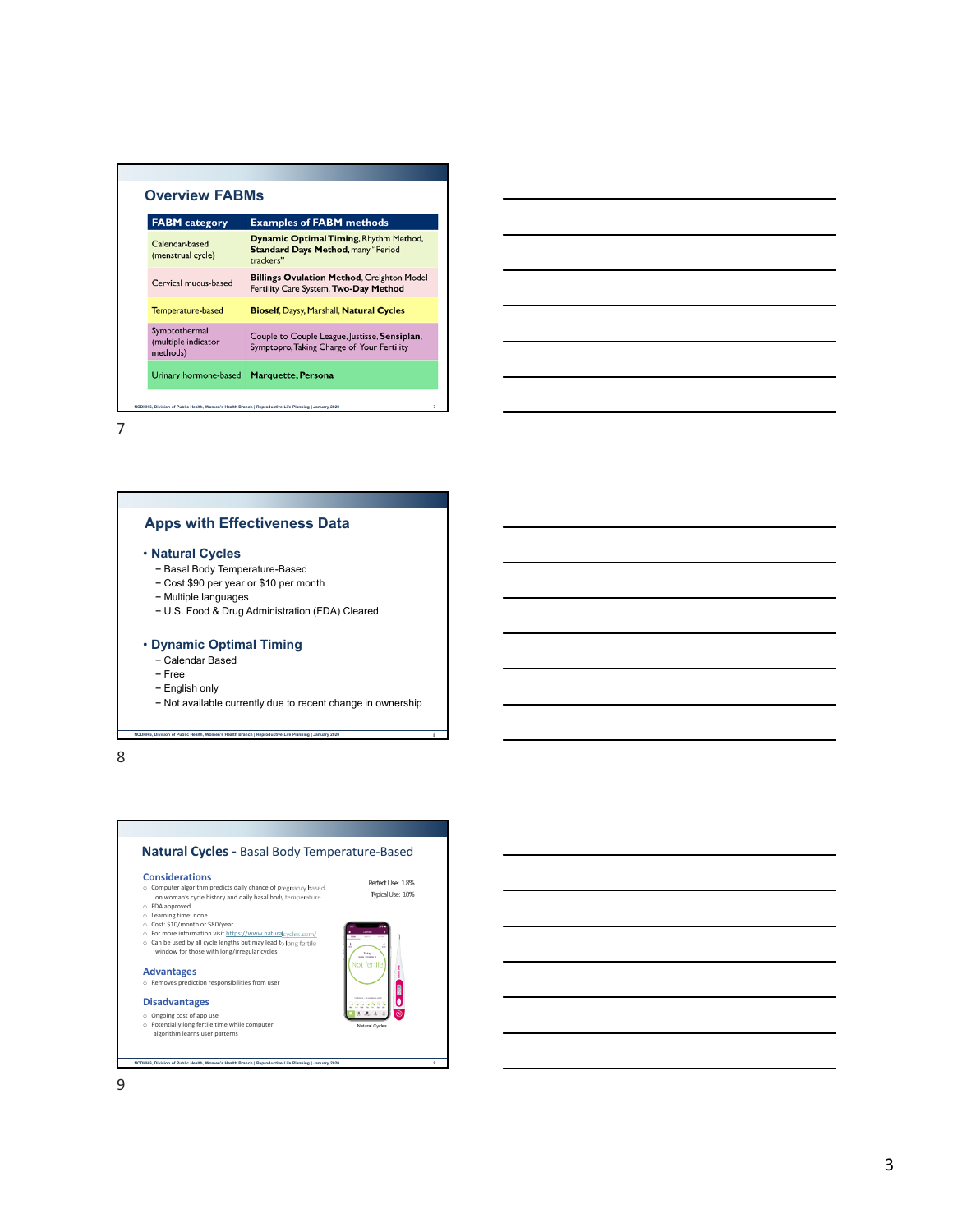



11

## **Symptothermal Charting Online**

- There are no evidence-based apps for the symptothermal method
- A variety of apps exist with functionality − Clue, Fertility Friend, Glow, Kindara, Ovia
- **Recommend patients turn off features that allow app to predict fertile window as these are not evidence based**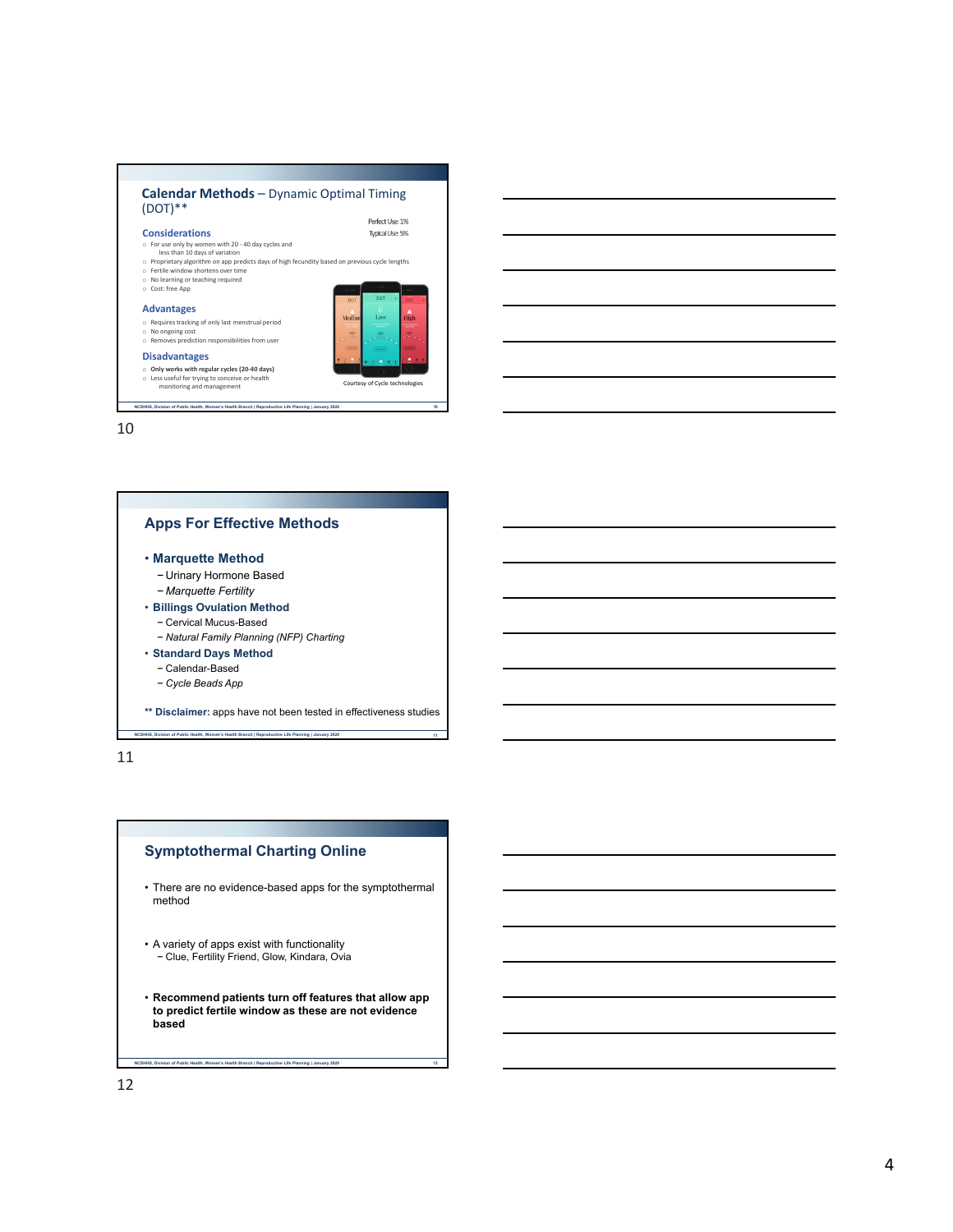|                                                      |                     | to Support Their Use       |                |                                      |                    |
|------------------------------------------------------|---------------------|----------------------------|----------------|--------------------------------------|--------------------|
| Top Fertility Apps by Downloads in the U.S. for 2018 |                     |                            |                |                                      | <b>SensorTower</b> |
| <b>Overall Downloads</b>                             |                     | <b>App Store Downloads</b> |                | <b>Google Play Downloads</b>         |                    |
| $1$ $\Box$ Flo                                       | Fin Health          | $1$ $\Box$ Fig             | Fin Health     | $1$ $\Box$ Flo                       | Fin Health         |
| $\overline{\mathbf{z}}$<br>Clue                      | <b>BioWirk</b>      | Clue                       | <b>RicWink</b> | $\overline{a}$<br>Clue               | <b>BioWink</b>     |
| <b>Fwe</b><br>$\mathbf{r}$                           | Glow                | Eve<br>$\mathbf{\hat{x}}$  | Glove          | Period Calendar<br>3                 | Simple Design      |
| Period Tracker                                       | GP Apps             | Period Tracker             | GP Apps        | Period Tracker<br>4                  | Lean Fitness       |
| Period Calendar<br>s                                 | Simple Design       | S Period Calendar          | Simple Design  | 5<br><b>Petal</b>                    | GOMO Apps          |
| Ovia Fertility<br>e.                                 | Online              | Ovia Fertility<br>c        | Ovuline        | <b>O</b> Period Tracker<br>Ġ         | <b>GP Accs</b>     |
| Life Period Tracker<br>$\overline{7}$                | Loveteo             | 7 Life Period Tracker      | Loyetap        | z.<br><b>Co</b> Eye                  | Glow               |
| Period Tracker<br>8                                  | <b>Lean Fitness</b> | 8 <b>D</b> Period Diary    | Those Days     | 8 C Luna                             | tinyChange         |
| My Calendar<br>٠                                     | SimpleInnovation    | Period Tracker             | Sevenlogics    | My Calendar<br>ğ,                    | SimpleInnovation   |
| 10<br>Petal                                          | GOMO Apps           | 10 (O) Natural Cycles      | NaturalCycles  | 10 <sup>2</sup> Period Tracker Pinky | Pinky Dev Team     |

# **FABM Counseling – Starter Questions** • Can you abstain from intercourse or use a barrier method during the fertile time? • Are you able to negotiate the timing of intercourse with your partner?

**NCDHHS, Division of Public Health, Women's Health Branch | Reproductive Life Planning | January 2020 14**

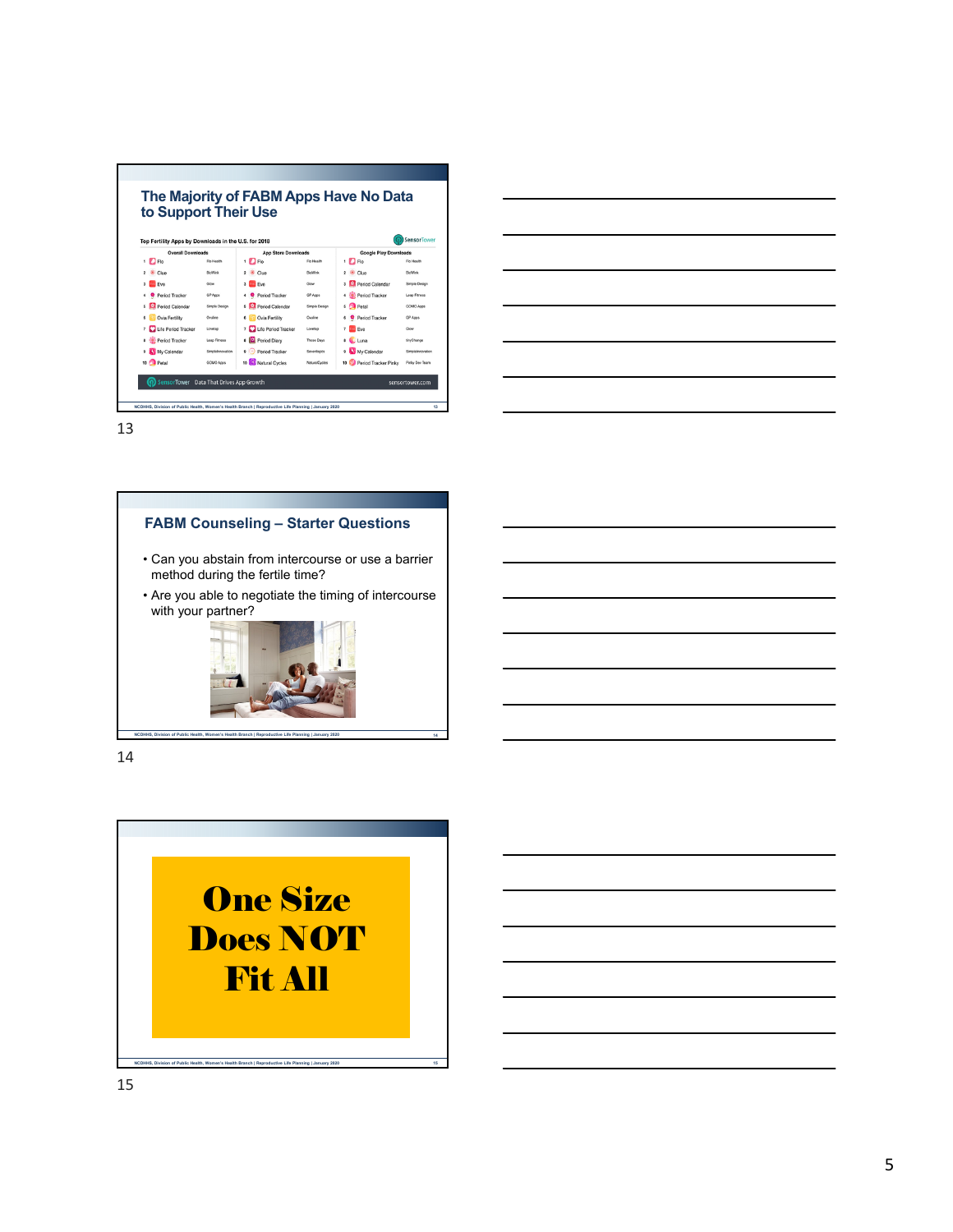

- Short/long term fertility intentions?
- Effectiveness needs?
- Learning style preference?
- Postpartum or breastfeeding?
- Long/irregular cycles?
- Physical or learning limitations?
- Financial or time barriers?
- Religious considerations?

| Help me decide                                     | Sensiplan | Marquette | <b>Bilings</b> | Two-Day | <b>Standard Davs</b>                                                                                                                                                              | <b>Natural Cycles</b> | LAM |
|----------------------------------------------------|-----------|-----------|----------------|---------|-----------------------------------------------------------------------------------------------------------------------------------------------------------------------------------|-----------------------|-----|
| I prefer in-person learning                        |           |           |                |         |                                                                                                                                                                                   |                       | ٠   |
| I prefer online or<br>self-taught education        |           |           |                |         |                                                                                                                                                                                   |                       |     |
| I have irregular or long cycles"                   |           |           |                |         |                                                                                                                                                                                   |                       |     |
| I have an imegular sleep schedule                  |           |           |                |         |                                                                                                                                                                                   |                       |     |
| I prefer to observe/track<br>only one biomarker    |           |           |                |         |                                                                                                                                                                                   |                       |     |
| I prefer to use an<br>online charting tool         |           |           |                |         |                                                                                                                                                                                   |                       |     |
| I have limited time to learn                       |           |           |                |         |                                                                                                                                                                                   |                       |     |
| I am breastfeeding w/out cycles"                   |           |           |                |         |                                                                                                                                                                                   |                       |     |
| Meets USCCB standards<br>for Catholic diocesan NFP |           |           |                |         | ACircumstances such as cycles betteg add does or breastfiending without cycles may make<br>use of some or all methods more challenging please discuss with your medical provider. |                       |     |

**NCDHHS, Division of Public Health, Women's Health Branch | Reproductive Life Planning | January 2020 16**

17

### **Case Study #1: Ada**

- Ada is a 26 year old who has had five pregnancies, three of which were live births. She recently delivered an unplanned pregnancy and has three young children at home.
- She is not breastfeeding and is having regular cycles. She works in food service and has unreliable transportation.
- She has a new partner since her delivery and has not been using any method of contraception. She has previously tried the IUD and several oral contraceptives and did not like any of the side effects.
- ∙ She does not live with her partner; therefore, the timing of intercourse is<br>somewhat unpredictable. She and her partner do not want to use condoms,<br>but may be willing to do so on occasion. She is very interested in FABM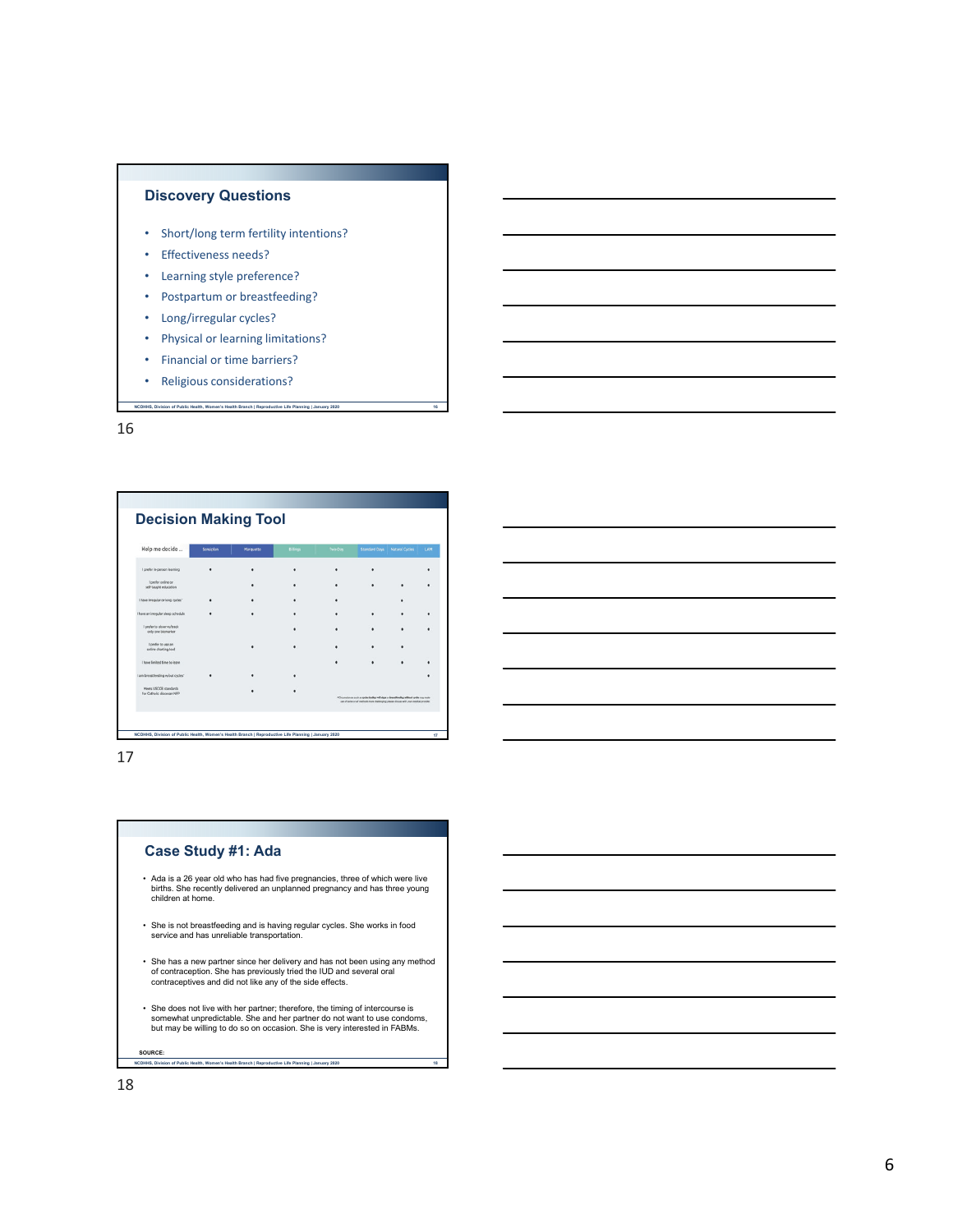



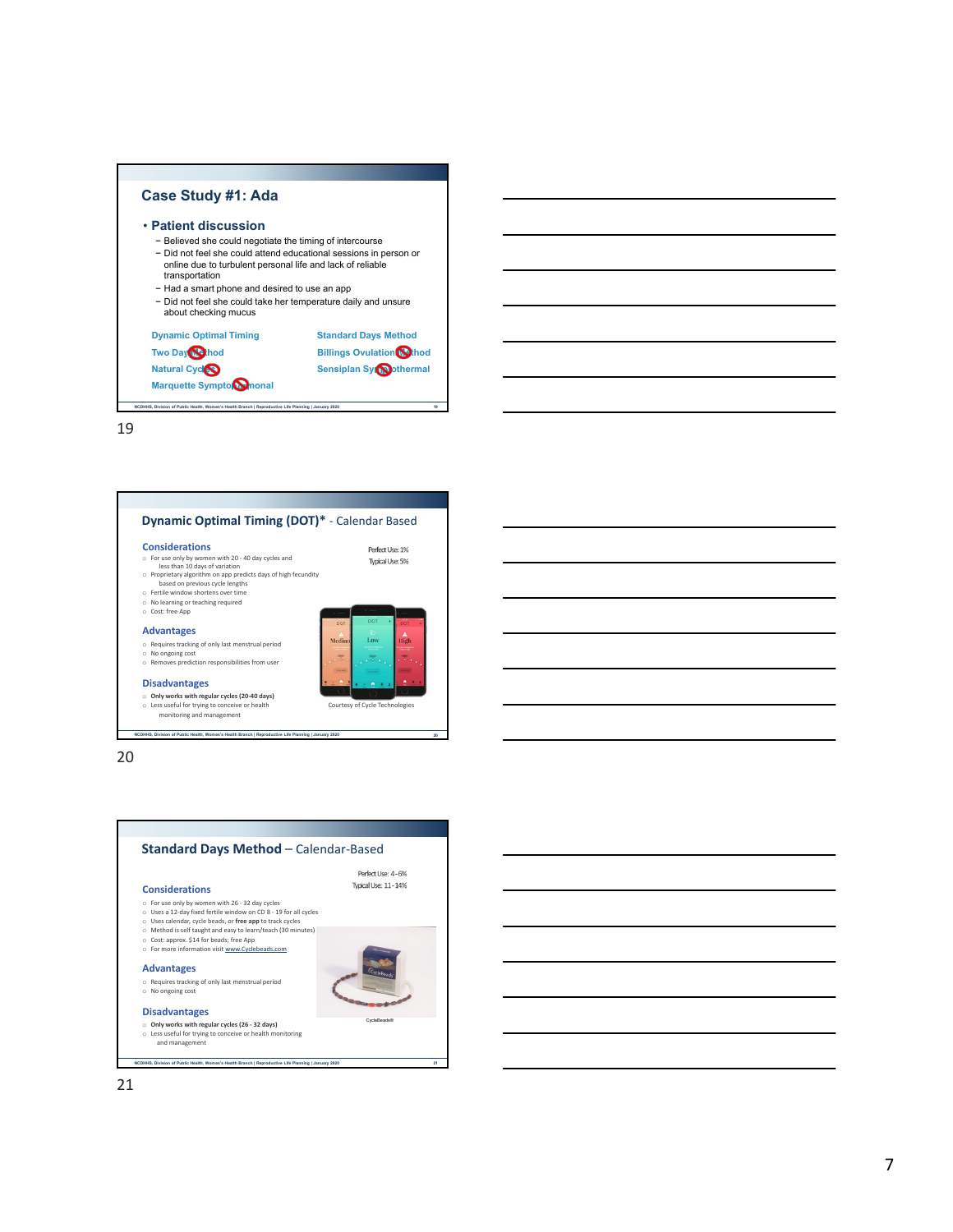#### **Case Study #2: Bey**

- Bey is a 22-year old with no kids who has been in a relationship for 2 years.
- She is graduating from college this year and planning to attend graduate school. She strongly wants to avoid getting pregnant.
- She has regular cycles. She has a very healthy lifestyle and really wants to avoid putting drugs or devices in her body. She wants to have more control of and knowledge of her bodily functions.

**NCDHHS, Division of Public Health, Women's Health Branch | Reproductive Life Planning | January 2020 22**

22

#### **Case Study #2: Bey** • **Patient discussion** − Believed she could negotiate the timing of intercourse and/or barrier method use − Wanted a highly effective method but not willing to use an IUD or implant − Had time to attend educational sessions and actually looked forward to the idea of getting to know her body better − Wanted to learn with the assistance of a teacher − Preferred to use an app but open to paper charting; prefers low

cost

**NCDHHS, Division of Public Health, Women's Health Branch | Reproductive Life Planning | January 2020 23**

**Dynamic Optimal Tong Standard Day Standard Day Two Day Met<sup>M</sup> Billings Ovulation Method Natural COS** Sensiplan Symptothermal **Marquette Symptohormonal**

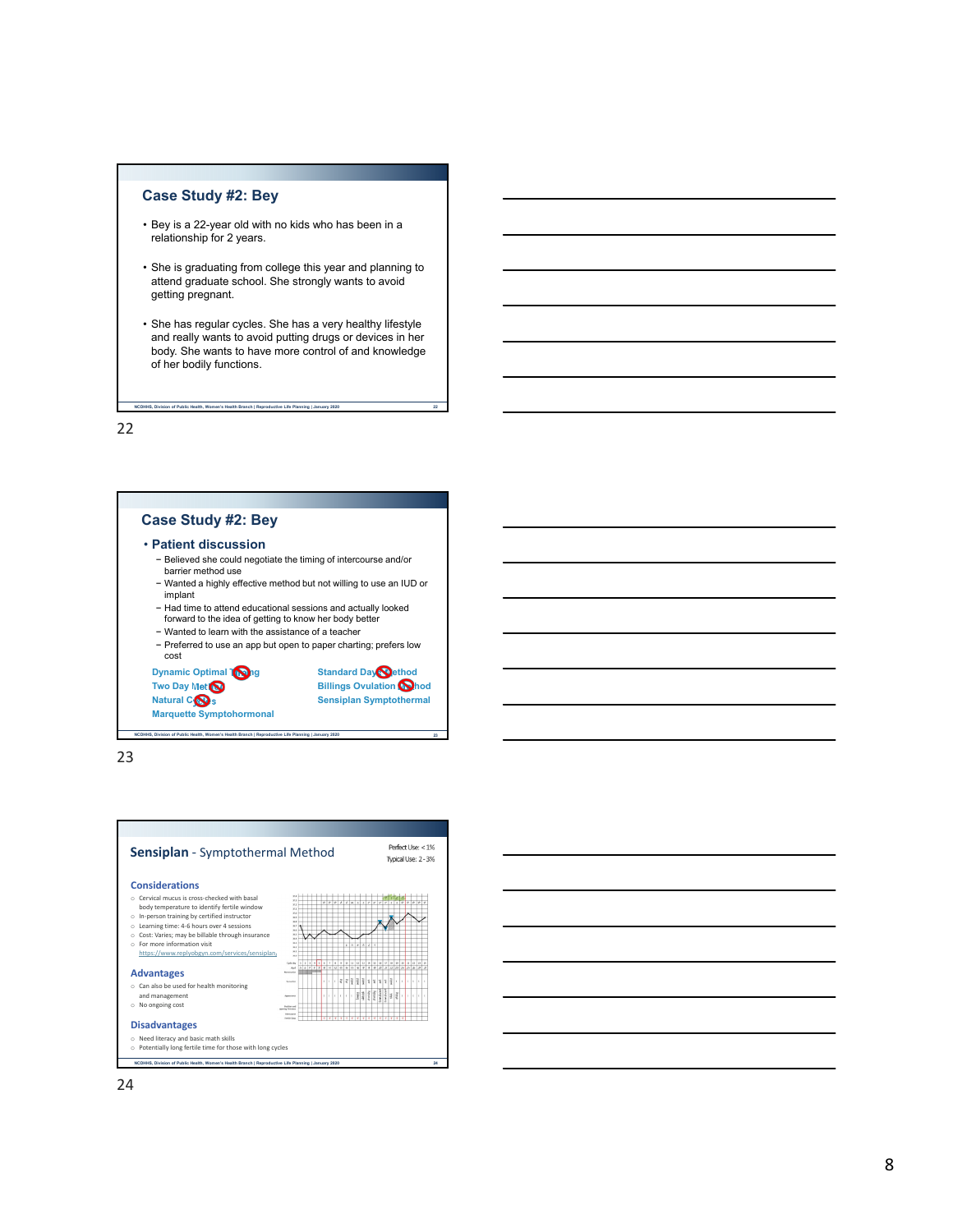

- Cass is a 32-year old who is 6 months postpartum from her first child. She is exclusively breastfeeding and has not yet gotten her period. She no longer qualifies for use of the Lactational Amenorrhea Method (LAM).
- She is interested in having another child in 2 or 3 years and wants to avoid hormones if possible while she is lactating and planning her next pregnancy.

**NCDHHS, Division of Public Health, Women's Health Branch | Reproductive Life Planning | January 2020 25**

25



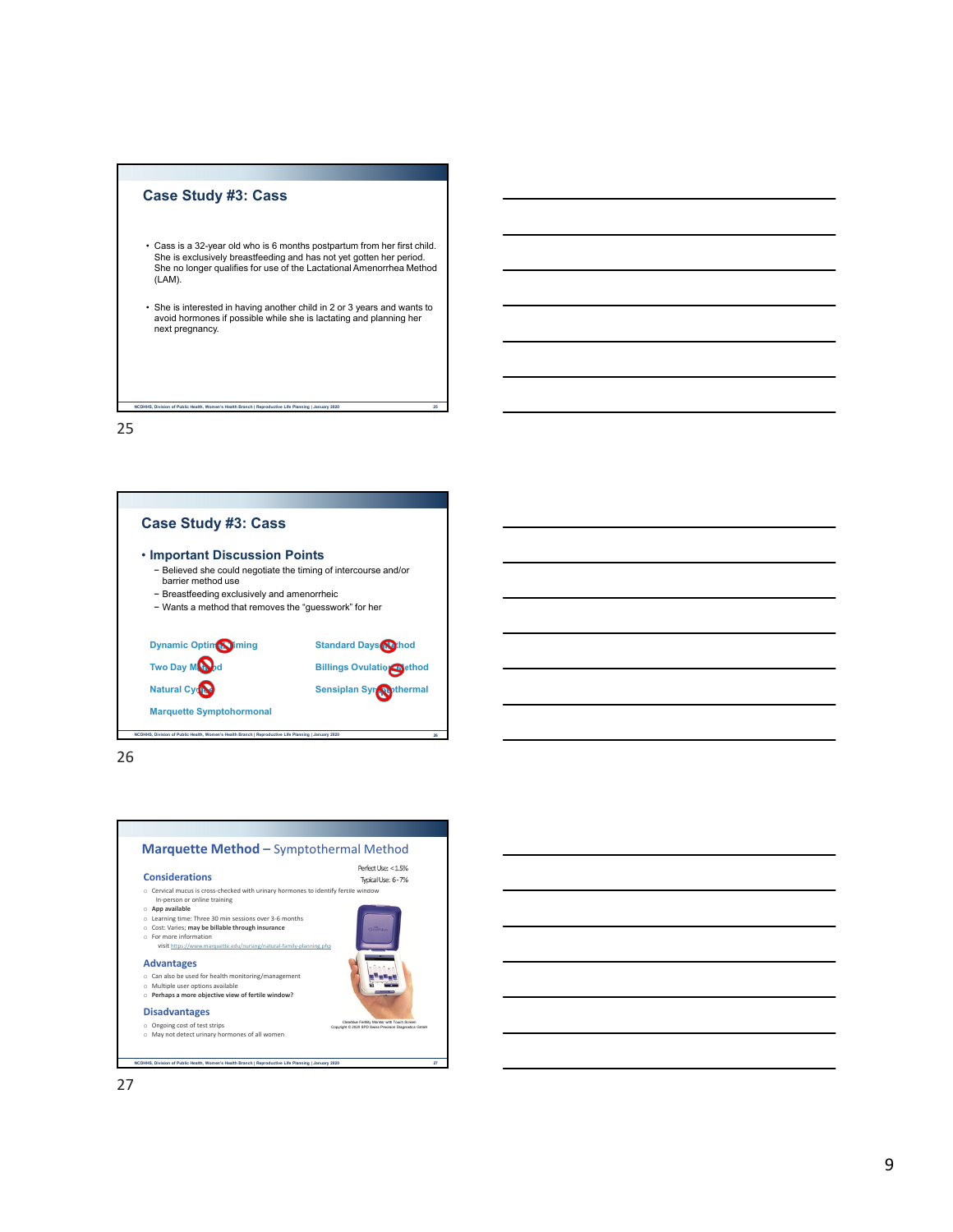#### **Case Study #4: Dionne**

**NCDHHS, Division of Public Health, Women's Health Branch | Reproductive Life Planning | January 2020 28**

- Dionne is 35 years old and has a diagnosis of polycystic ovarian syndrome (PCOS). She has cycles that range in length from 25-60 day. She is trying to manage her PCOS with lifestyle change and does not want to be on hormones so she can figure out what her body is doing on its own.
- She is also Catholic and tries to follow the teachings of the church about contraception, so she is not willing to use a contraceptive agent of any kind.
- She wants to avoid pregnancy for the next year or so, but would welcome a child if she did conceive.

28



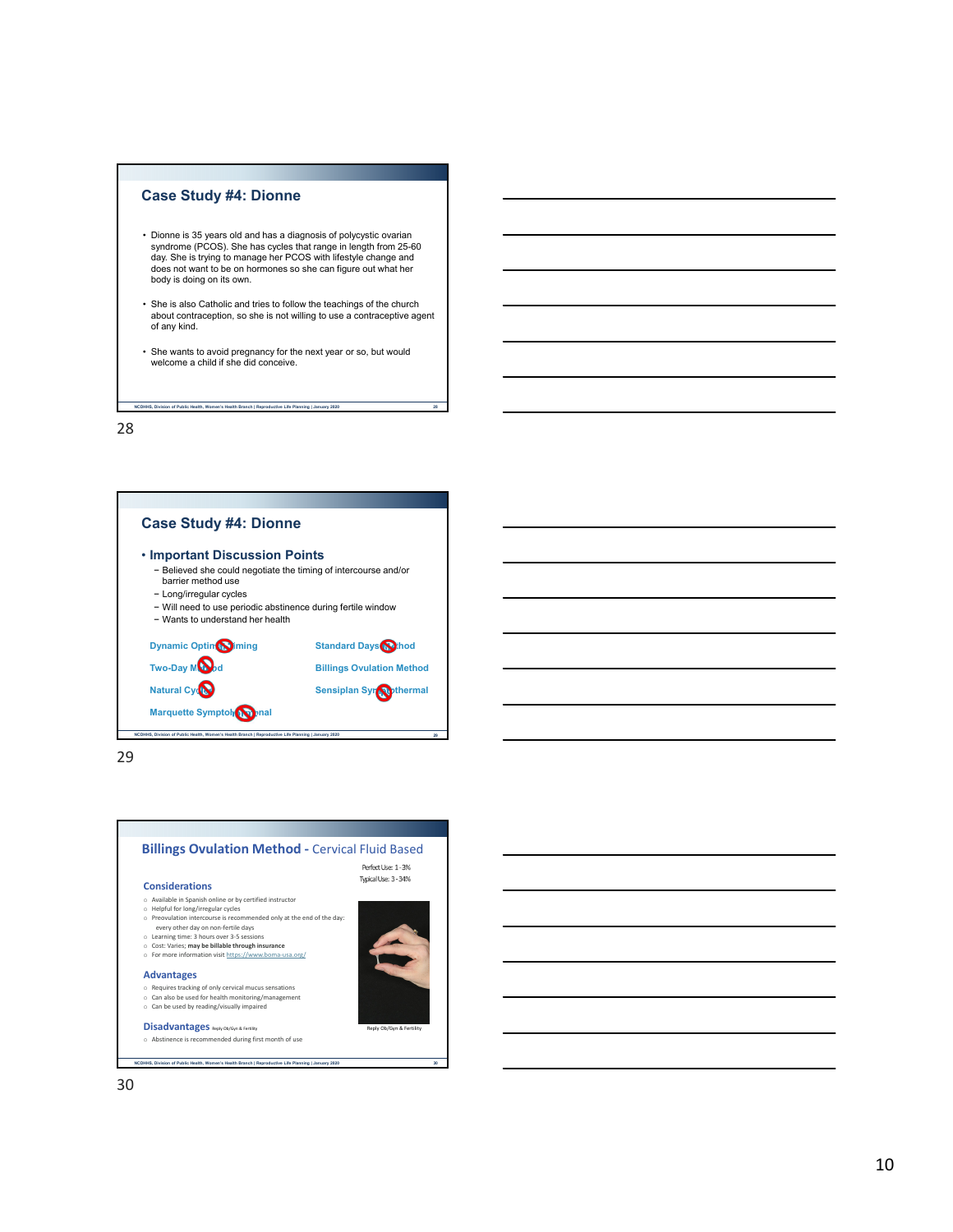## **Conclusion**

- FABM apps exist, but the vast majority are not evidence based
- Natural cycles is the only FDA-cleared app
- Other apps have some evidence to support their use
- FABMs are similar but not equal; there is no one-size fits all approach
- FABM counseling should be patient-centered as for other contraceptive methods

**NCDHHS, Division of Public Health, Women's Health Branch | Reproductive Life Planning | January 2020 31**

31

#### **Resources**

- Two hour long online course for Standard Days Method (Free): https://www.globalhealthlearning.org/course/standard-days-method
- *Contraceptive Technology,* Chapter 12 on FABMs
- Reply OB/Gyn and Fertility Decision Making Tool and Sensiplan Workbook and Manual: https://replyobgyn.com/store/
- Urrutia and Polis article for providers in British Medical Journal (BMJ): https://www.bmj.com/content/366/bmj.l4245/submit-a-rapid-response t/366/bmj.l4245/submit-a-rapid-response
- Family Planning National Training Center https://www.fpntc.org/search?keys=fertility+awareness+based+methods

**NCDHHS, Division of Public Health, Women's Health Branch | Reproductive Life Planning | January 2020 32**

32

# **Questions?**

## **Contact After Webinar**

**Elizabeth Draper, RN**<br>State Family Planning Nurse Consultant<br>Division of Public Health, Women's Health Branch 919-707-5719 office elizabeth.draper@dhhs.nc.gov